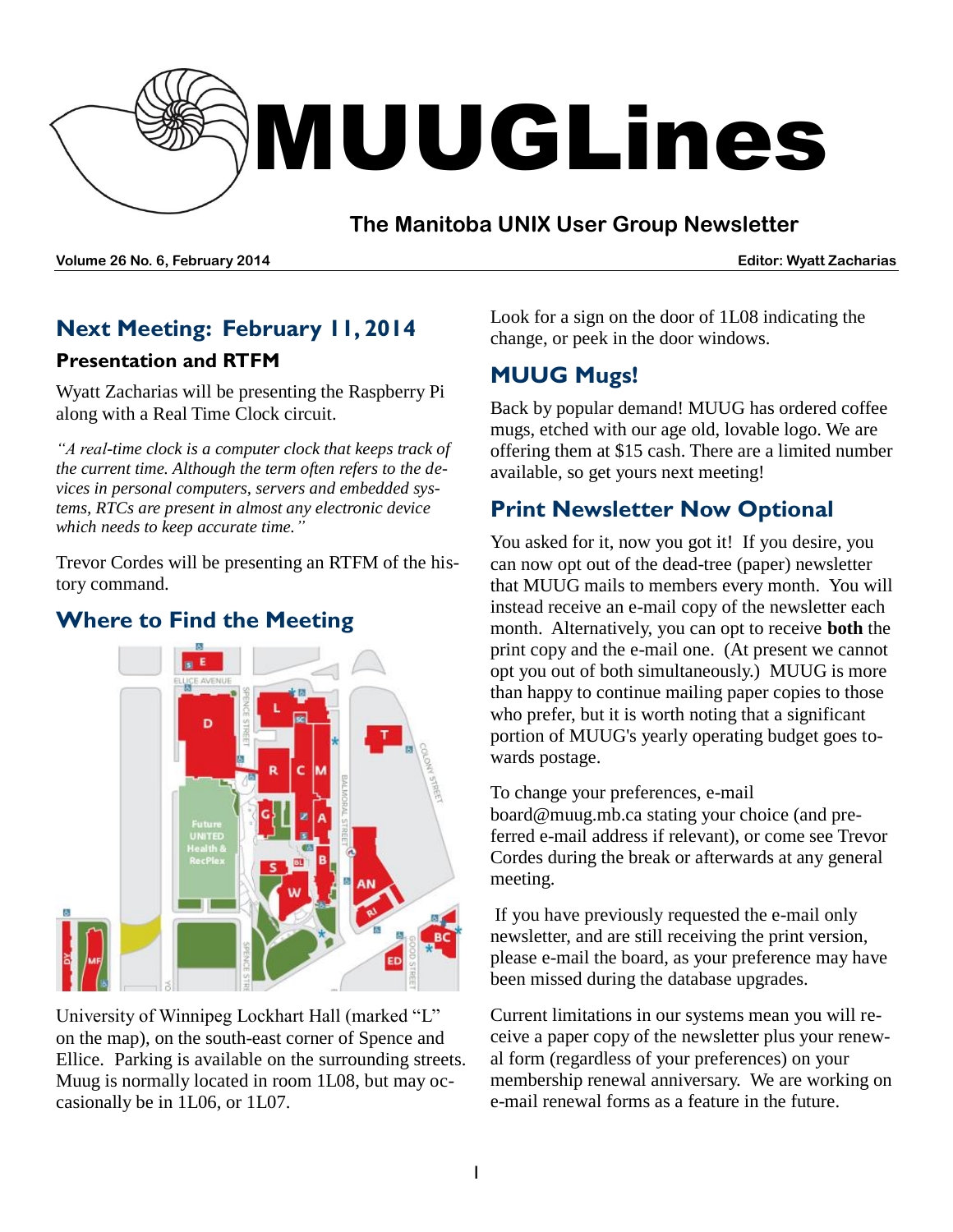## **Red Hat And The CentOS Team Have Joined Forces**

Announced January  $7<sup>th</sup>$ , Red Hat and the CentOS project are joining forces to build new CentOS capable of pushing forward development and adoption of nextgeneration open source technologies.

Red Hat hopes that taking a role as a catalyst within the community will enable it to accelerate development of enterprise-grade solutions for customers and partners. Red Hat will contribute its resources and expertise in building thriving open source communities to help establish a more open project governance and roadmap, open pathways for contribution and provide new ways for CentOS users and contributors to utilize the power of open source in all areas of the software stack.

## <http://goo.gl/NdQ8CW>

# **New Android Powered Spy Phone**

Spanish smartphone manufacturer GeeksPhone and Secure Communications firm Silent Circle have teamed up to create a new super secure Android phone named Blackphone. Blackphone will launch at Mobile World Congress in Barcelona taking place from Feb. 24-27, and will be available for pre-order the same week.

Blackphone "is the world's first smartphone which prioritizes user's privacy and control, without any hooks to carriers or vendors" says Silent Circle, developer of the homegrown Android based OS called PrivatOS. Phone calls, texts, web browsing and video chat will be secured, and activities will be anonymized via a VPN.

## <http://goo.gl/AFuVZr>

## **Linksys Has Revived The Classic Blue Router**

A year after buying the Linksys home networking division from Cisco, Belkin has brought back the design of one of the most iconic home routers, now with the latest wireless technology. The new WRT1900AC will support the latest 802.11ac wireless standard, and features a 1.2Ghz dual-core processor as well as eSATA and USB ports.

Linksys will be providing early hardware along with SDKs and APIs to the developers of the third-party Open-WRT firmware, and plans to have custom open source firmware available for download.



## <http://goo.gl/KnIf01>

# **Online Backup Provider BackBlaze Names Seagate Least Reliable Hard Drive Manufacturer**

In November, online backup provider BackBlaze released a report on hard drive mortality based on over 25,000 units in active use. The report concluded that failure rates were higher in the first 18 months, then rise again after 3 years. Those conclusions matched the findings of others,



including Google, and Carnegie Mellon University. None of those studies, however, include information on specific makes and models.

BackBlaze's report shows Seagate's 1.5TB drive as having nearly a 15% annual failure rate, almost 10% higher than both Hitachi and Western Digital Drives. After 3 years, only 73.5% of Seagate drives are still in operation, compared to 94.8% and 96.9% of the West-Western Digital, and Hitachi drives respectively.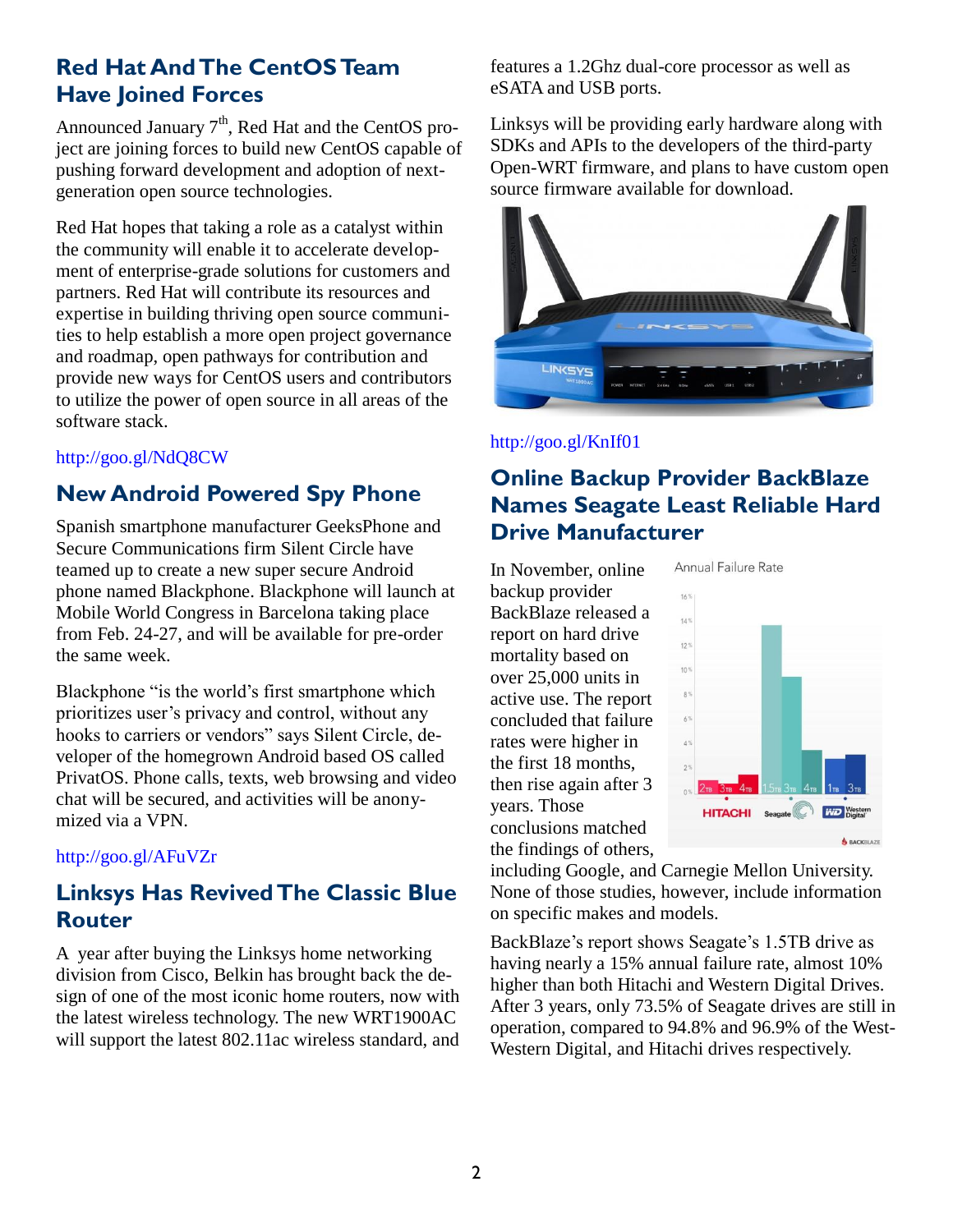Although BackBlaze uses consumer-grade drives that



aren't explicitly designed for RAID environments, comparatively, the Seagates are the worst performers, spending 0.28% of the time in a socalled "trouble state" rather than the 0.17% for the Western Digital, and 0.1% for the Hitachi drives.

## <http://goo.gl/tJ3Iqi>

<http://goo.gl/ZCEryJ>

<http://goo.gl/e2rjmj>

# **SteamOS Beta Adds Bios And Partition Support**

A month ago Valve released the first beta of its new gaming centred OS, along with the warning "Only touch this if you know what you're doing". The initial build had a lengthy list of requirements, including an



NVidia graphics card, and a UEFI enabled motherboard. On top of that, it lacked any ability to dual-boot or partition the system.

This new beta expands its capabilities, adding support for AMD graphics, dual-booting, partitioning, and BIOS based systems, however Valve engineer John Vert strongly warns there has been very little testing conducted, especially on dual-boot setups.

## <http://goo.gl/qF9UDD>

## <http://goo.gl/VaJ9eo>

## **Fedora 21 = null**

Thanks to a recent vote by the Fedora board to move away from the existing naming practices, Fedora 21 may not have any special naming at all. Additionally, the release has been moved back from the first half of 2014 to sometime around August 2014.

<http://goo.gl/tHG7jx>

# **OpenBSD's Call For Help Has Been Answered**

Late last December, Theo de Raadt, founder of the OpenBSD project issued a plea for funding of their development and build machines. The project was facing a serious setback, due to the \$20,000 cost of running their machines. Today, OpenBSD can keep the lights on after receiving a \$20,000 donation in Bitcoins from Mircea Popescu, creator of the MPEx Bitcoin stock exchange.

Along with other donations, the OpenBSD foundation has now raised \$100,000 of their \$150,000 goal. This will allow them to continue to sponsor hackathons and other development efforts.

## <http://goo.gl/GbMs4a>

## **MATE Desktop Will Be Available In Ubuntu 14.04**

Version 1.6 of the MATE Desktop, a GNOME 2 fork which preserves the traditional two panel desktop layout used in pre-unity Ubuntu has been uploaded to the Trusty Proposed repository for testing. Assuming no conflicts



arise, the desktop environment will be available for install through the Ubuntu software centre.

## <http://goo.gl/uFgkz0>

## **Google To Start Ranking ISPs By YouTube Performance**

Currently Google has only released a video quality report, explaining how video is delivered to you, but ultimately google will start logging ISP connection speeds and ranking them based on YouTube streaming performance.

Google plans to list the best ISPs in each region based off their YouTube performance, and once subscribers are able to watch 90% of YouTube videos in HD (720p) at consistent quality, they will be branded as "YouTube HD verified".

#### <http://goo.gl/82OyWA>

<http://goo.gl/oI5flt>